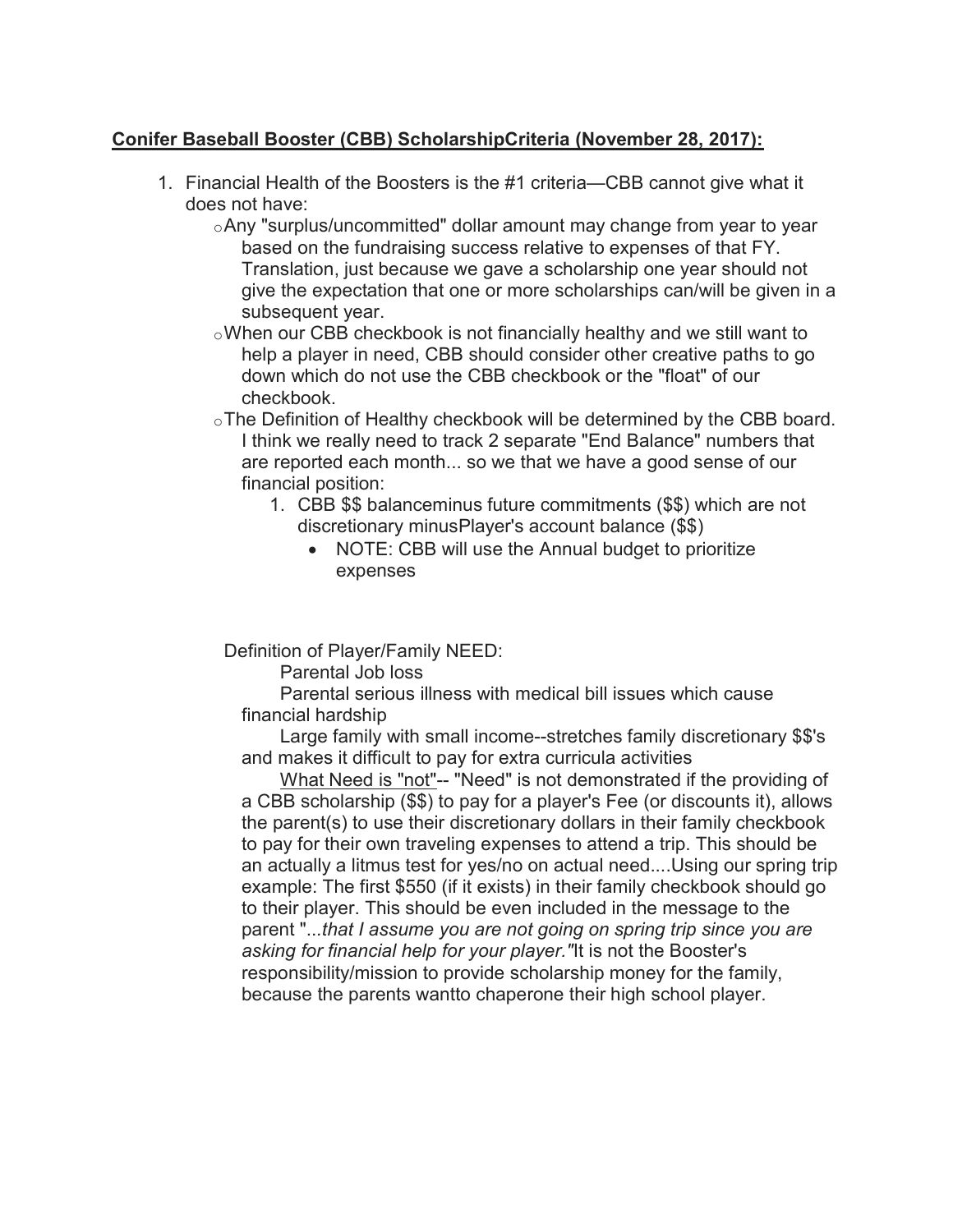Other Criteria for NEED:

 Baseball related: -- this is subjective and a recommendation from the Coaching staff should be considered:

- Dedication to the game of "baseball" and to the Conifer Program long term.They higher the Dedication to baseball will increase the chances of obtaining a CBB scholarship. Each situation is different, but the following questions will be asked when considering Dedication:
	- Is the Player trying out for the first time or had they taken multiple years off and are trying out again
	- Did the player play in any off-season (summer/Fall) leagues?
	- Does the player plan to play in our upcoming Summer/Fall leagues to improve their game?
	- Does the Coaching staff expect them to play (even as a back-up player) on the Conifer Baseball team through their senior year of high school?

Non Baseball related:

- Volunteerism from Parent and Player-- do they support the Conifer Baseball Program with their volunteer time?
- King Sooper Fundraising participation-- do they make the small effort to participate in the KS program to generate \$\$ for their player account?
- **Participation in other fundraisers**

 NOTE: if the answer to the majority of #3 above is "no" CBB financial assistance should be heavily scrutinized.Other extenuating circumstances not covered above should be discussed.

## How is a decision for Scholarshiphelp made?

Parent approaches Coach and asks for help

 Coach approaches Boosters with description of Need and a recommendation

Booster's do their best to support the Coach's recommendation,

- Good discussion should be had between a subset of the Board (for privacy purposes) - Pres, Treas, Secr and Coach(s)
- CBB should start from the position of how can we make it happen. However all shouldrecognize by that CBB might come to a different decision based upon criteria -- it's not an "automatic" yes.

Treasurer communicates consensus decision back to parent

 Coach will often be the initial POC, but the CBB treasurer will coordinate final decision and any financial assistance plan allowing Coach to focus on Baseball matters..